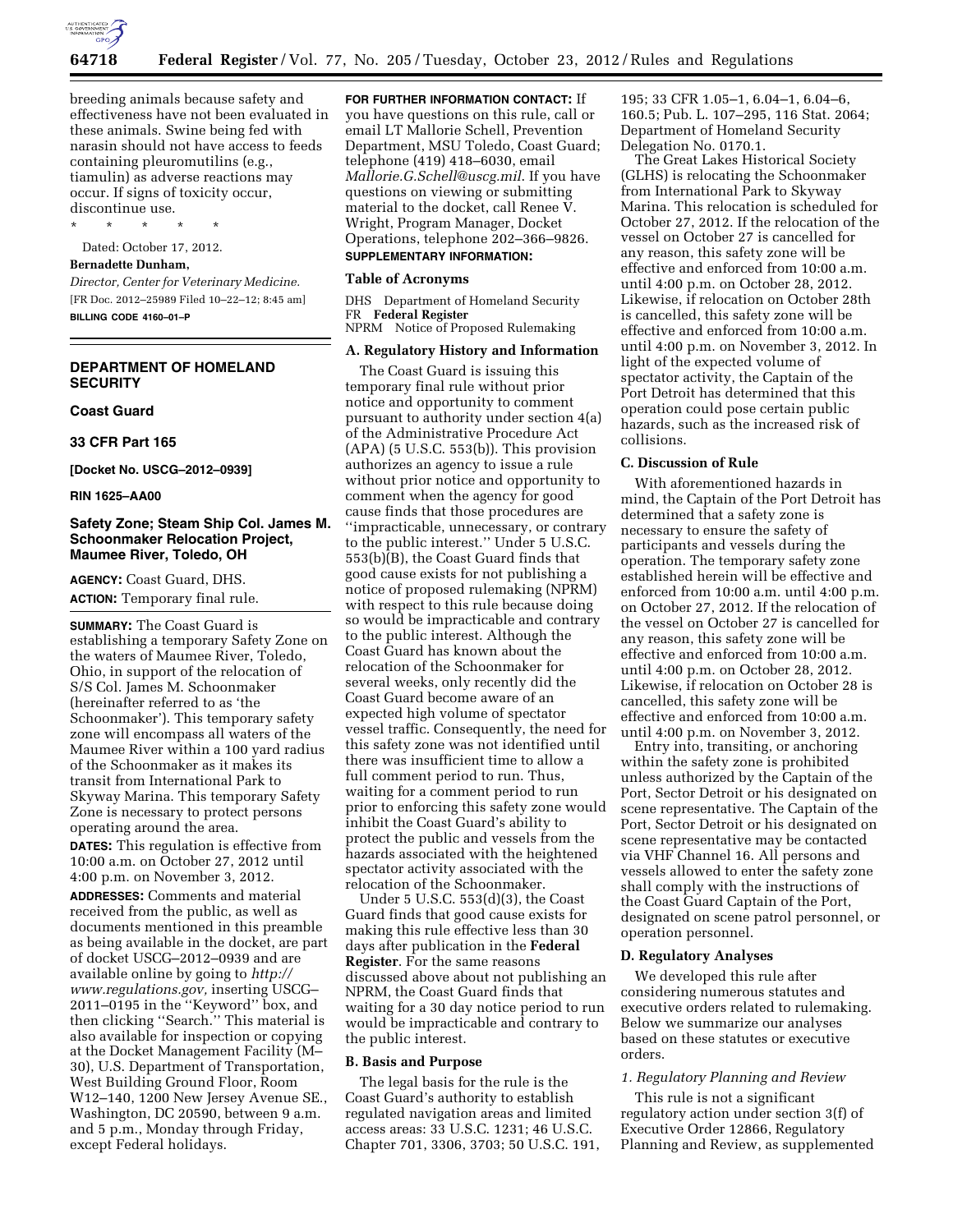by Executive Order 13563, Improving Regulation and Regulatory Review, and does not require an assessment of potential costs and benefits under section 6(a)(3) of Executive Order 12866 or under section 1 of Executive Order 13563. The Office of Management and Budget has not reviewed it under these Orders. It is not ''significant'' under the regulatory policies and procedures of the Department of Homeland Security (DHS). We conclude that this rule is not a significant regulatory action because we anticipate that it will have minimal impact on the economy, will not interfere with other agencies, will not adversely alter the budget of any grant or loan recipients, and will not raise any novel legal or policy issues. The temporary safety zone created by this rule will be relatively small and enforced for a relatively short time. Also, the temporary safety zone is designed to minimize its impact on navigable waters. Furthermore, the temporary safety zone has been designed to allow vessels to transit around it. Thus, restrictions on vessel movement within that particular area are expected to be minimal. Under certain conditions, moreover, vessels may still transit through the temporary safety zone.

#### *2. Impact on Small Entities*

The Regulatory Flexibility Act of 1980 (RFA), 5 U.S.C. 601–612, as amended, requires federal agencies to consider the potential impact of regulations on small entities during rulemaking. The Coast Guard certifies under 5 U.S.C. 605(b) that this rule will not have a significant economic impact on a substantial number of small entities. This rule will affect the following entities, some of which may be small entities: the owners or operators of vessels intending to transit through the Maumee River, OH between 10:00 a.m. and 4:00 p.m. on October 27 or 28 or November 3, 2012.

This temporary safety zone will not have a significant economic impact on a substantial number of small entities for the following reasons: this rule will be in effect for only approximately six hours. In the event that this temporary safety zone affects shipping, commercial vessels may request permission from the Captain of the Port, Sector Detroit to transit through the safety zone. The Coast Guard will give notice to the public via a Broadcast Notice to Mariners that the regulation is in effect.

#### *3. Assistance for Small Entities*

Under section 213(a) of the Small Business Regulatory Enforcement Fairness Act of 1996 (Pub. L. 104–121), we want to assist small entities in

understanding this rule. If this rule would affect your small business, organization, or governmental jurisdiction and you have questions concerning its provisions or options for compliance, please contact the person listed in the **FOR FURTHER INFORMATION CONTACT** section above.

Small businesses may send comments on the actions of Federal employees who enforce, or otherwise determine compliance with, Federal regulations to the Small Business and Agriculture Regulatory Enforcement Ombudsman and the Regional Small Business Regulatory Fairness Boards. The Ombudsman evaluates these actions annually and rates each agency's responsiveness to small business. If you wish to comment on actions by employees of the Coast Guard, call 1– 888–REG–FAIR (1–888–734–3247). The Coast Guard will not retaliate against small entities that question or complain about this rule or any policy or action of the Coast Guard.

### *4. Collection of Information*

This rule will not call for a new collection of information under the Paperwork Reduction Act of 1995 (44 U.S.C. 3501–3520).

### *5. Federalism*

A rule has implications for federalism under Executive Order 13132, Federalism, if it has a substantial direct effect on the States, on the relationship between the national government and the States, or on the distribution of power and responsibilities among the various levels of government. We have analyzed this rule under that Order and determined that this rule does not have implications for federalism.

### *6. Unfunded Mandates Reform Act*

The Unfunded Mandates Reform Act of 1995 (2 U.S.C. 1531–1538) requires Federal agencies to assess the effects of their discretionary regulatory actions. In particular, the Act addresses actions that may result in the expenditure by a State, local, or tribal government, in the aggregate, or by the private sector of \$100,000,000 (adjusted for inflation) or more in any one year. Though this rule will not result in such an expenditure, we do discuss the effects of this rule elsewhere in this preamble.

#### *7. Taking of Private Property*

This rule will not cause a taking of private property or otherwise have taking implications under Executive Order 12630, Governmental Actions and Interference with Constitutionally Protected Property Rights.

#### *8. Civil Justice Reform*

This rule meets applicable standards in sections  $3(a)$  and  $3(b)(2)$  of Executive Order 12988, Civil Justice Reform, to minimize litigation, eliminate ambiguity, and reduce burden.

#### *9. Protection of Children*

We have analyzed this rule under Executive Order 13045, Protection of Children from Environmental Health Risks and Safety Risks. This rule is not an economically significant rule and does not create an environmental risk to health or risk to safety that may disproportionately affect children.

### *10. Indian Tribal Governments*

This rule does not have tribal implications under Executive Order 13175, Consultation and Coordination with Indian Tribal Governments, because it does not have a substantial direct effect on one or more Indian tribes, on the relationship between the Federal Government and Indian tribes, or on the distribution of power and responsibilities between the Federal Government and Indian tribes.

### *11. Energy Effects*

This action is not a ''significant energy action'' under Executive Order 13211, Actions Concerning Regulations That Significantly Affect Energy Supply, Distribution, or Use.

### *12. Technical Standards*

This rule does not use technical standards. Therefore, we did not consider the use of voluntary consensus standards.

#### *13. Environment*

We have analyzed this rule under Department of Homeland Security Management Directive 023–01 and Commandant Instruction M16475.lD, which guide the Coast Guard in complying with the National Environmental Policy Act of 1969 (NEPA) (42 U.S.C. 4321–4370f), and have determined that this action is one of a category of actions that do not individually or cumulatively have a significant effect on the human environment. This rule involves a safety zone and, therefore, it is categorically excluded from further review under paragraph (34)(g) of Figure 2–1 of the Commandant Instruction. An environmental analysis checklist supporting this determination and a Categorical Exclusion Determination are available in the docket where indicated under **ADDRESSES**. We seek any comments or information that may lead to the discovery of a significant environmental impact from this rule.